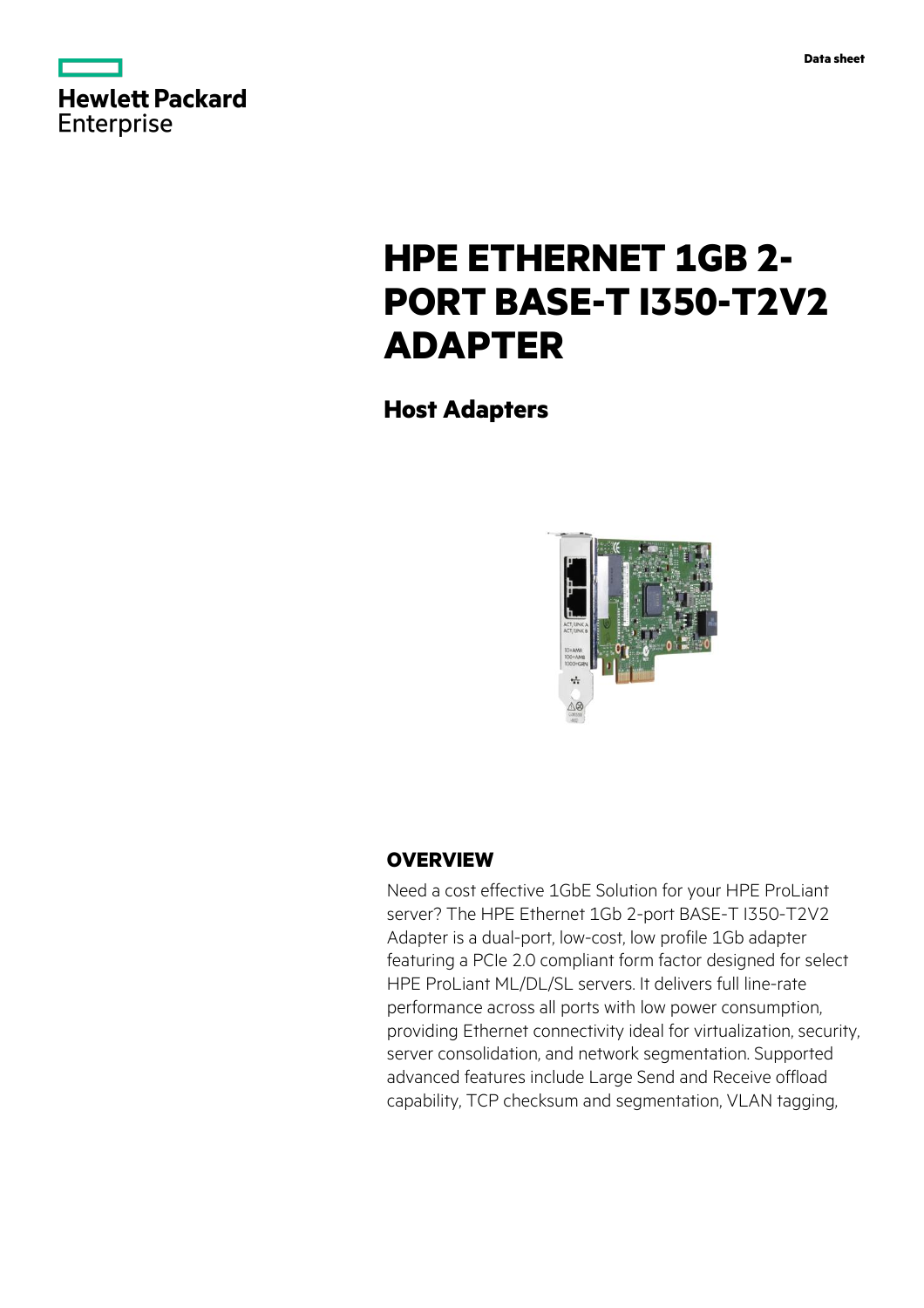MSI-X, jumbo frames, IEEE 1588 (Precision Time Protocol – PTP), and virtualization features such as VMware NetQueue and Microsoft Virtual Machine Queue (VMQ). Support for HPE Sea of Sensors 3D Technology enhances server performance while reducing energy use and expense.

#### **FEATURES**

#### **Single-chip, Dual-port, 1 Gb Ethernet Adapter Designed for Performance and Energy Savings**

An aggregate, full duplex transfer rate of 4 Gb/s per adapter improves response times and alleviates bottlenecks.

Comprehensive stateless offloads optimize host efficiency and virtual machine density by offloading network processes from the host CPU.

Virtualization support for VMware NetQueue and Microsoft VMQ helps meet the performance demands of consolidated virtual workloads.

Support for MSI/MSI-X provides performance benefits for multi-core servers by load balancing interrupts between CPUs/cores.

Support for Energy Efficient Ethernet (EEE) reduces operating expenses.

# **Technical specifications HPE Ethernet 1Gb 2-port BASE-T I350-T2V2 Adapter**

| <b>Technology</b>  | Network processor |
|--------------------|-------------------|
| Data rate          | 10Gb              |
| <b>Bus type</b>    | PCIe Gen2 x4      |
| <b>Form factor</b> | Standup           |